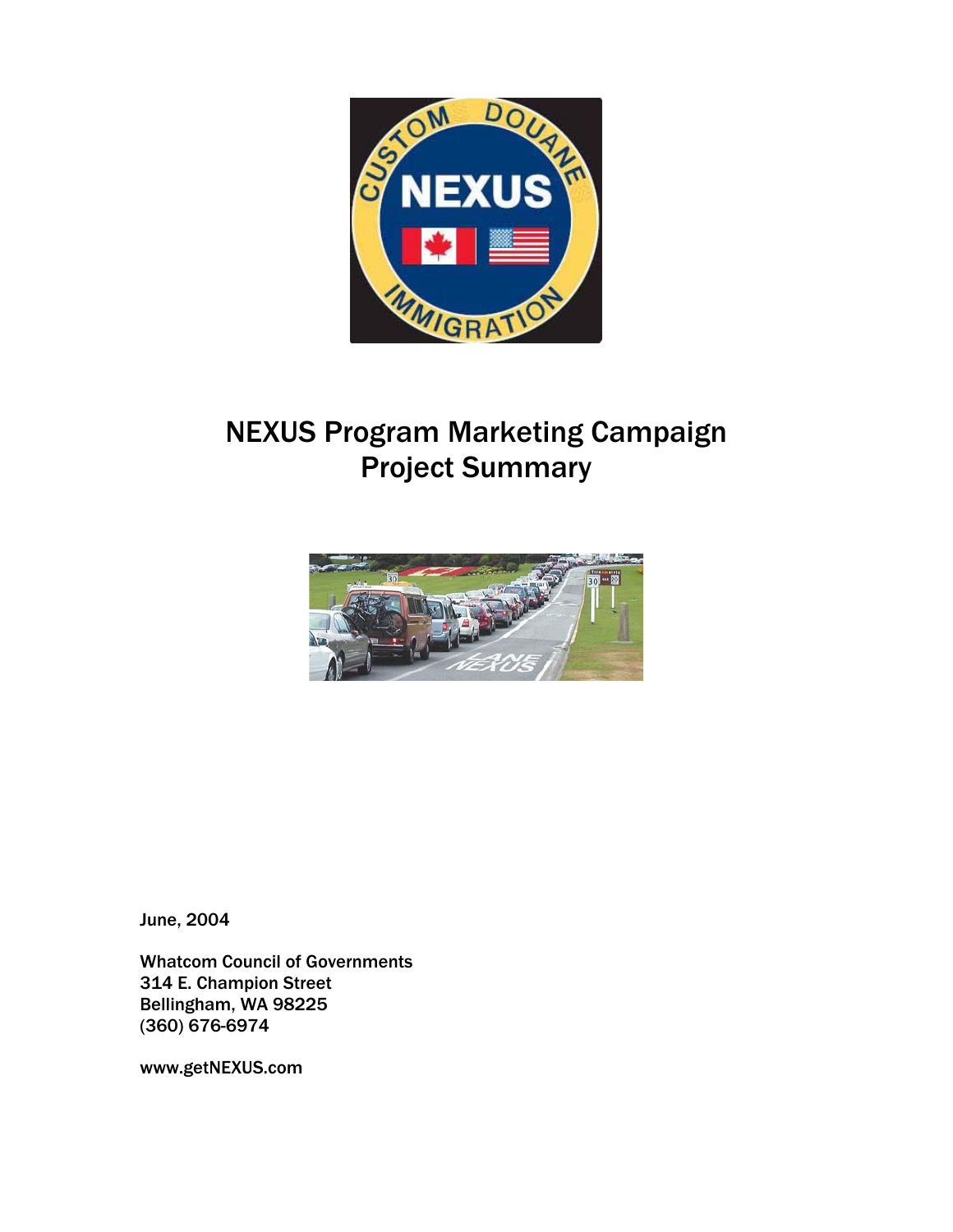# **Table of Contents**

| 3.4 What was the percentage change in total website visits from month to month? 10 |  |
|------------------------------------------------------------------------------------|--|
|                                                                                    |  |
|                                                                                    |  |
|                                                                                    |  |
|                                                                                    |  |
|                                                                                    |  |
|                                                                                    |  |
|                                                                                    |  |
|                                                                                    |  |
|                                                                                    |  |
|                                                                                    |  |
|                                                                                    |  |
|                                                                                    |  |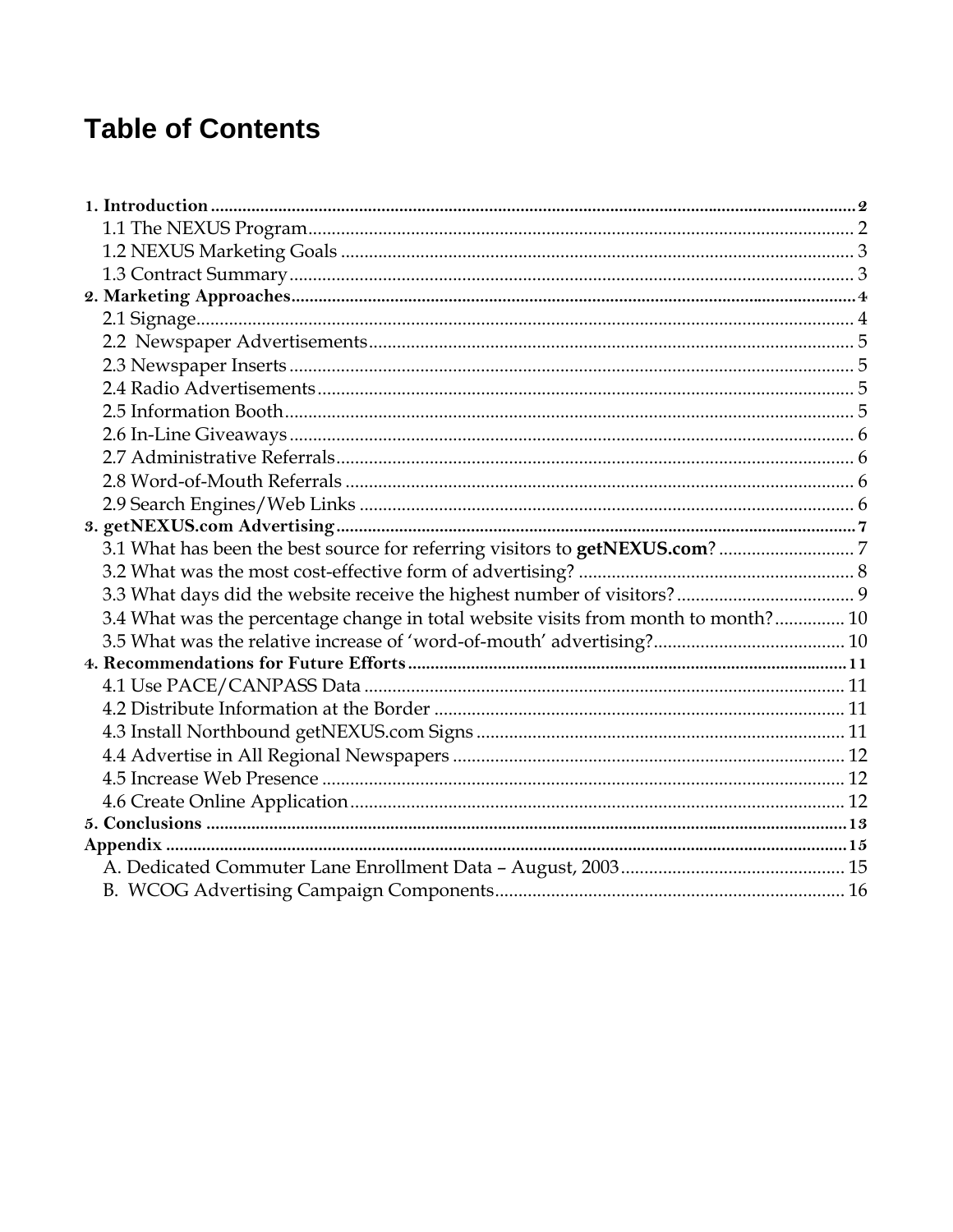# 1. Introduction

## 1.1 The NEXUS Program

NEXUS is a pre-approved travel program jointly administered by U.S. and Canadian inspection agencies for low-risk travelers who frequently cross the international border. NEXUS started as a pilot project at the Port Huron/Sarnia port-of-entry. Following the closure of the existing pre-approved travel programs PACE, CANPASS, and PORTPASS on September 11, 2001, NEXUS was established as a



*Figure 1-1: Northbound I-5 queues at the Peace Arch border crossing.* 

binational program for selected land ports-of-entry between the United States and Canada.

The NEXUS program allows low-risk travelers to apply for a NEXUS card. This card provides access to a dedicated commuter lane (DCL) which bypasses often-lengthy lineups. Applicants fill out a form which is reviewed by U.S. Customs & Border Protection (CBP), Canada Customs & Revenue Agency (CCRA), and Citizenship & Immigration Canada (CIC). An applicant must be approved by all inspection agencies before continuing on to an interview. Following the interview, applicants receive a NEXUS card which contains biometric information (fingerprints and photo identification).

At NEXUS-equipped ports-of-entry between Washington State and British Columbia (Peace Arch and Pacific Highway in Blaine, WA/Douglas, BC, and at Pt. Roberts, WA/Boundary Bay, BC) drivers northbound show their card to the inspector in the DCL. The driver's vehicle is registered with the card, and information on the participant comes up on the CCRA display with the driver's license.

NEXUS drivers entering the United States present their NEXUS cards to an RF antenna. The NEXUS system queries information about the vehicle's passengers which is displayed on a screen in the NEXUS inspection booth.

NEXUS lanes opened at the Pacific Highway and Peace Arch ports-of-entry between B.C. and WA State on June 26, 2002. This region has the highest NEXUS enrollment to date. As of August, 2003, there are 35,477 NEXUS enrollees in the Cascade Gateway region alone. Nationwide, a total of 50,452 participants are enrolled in NEXUS. 70.3 percent of all NEXUS participants are in this region; 14.4 percent in Buffalo, New York; and 15.3 percent in the Detroit, Michigan region[.1](#page-2-0)

The only other DCL currently in operation in the U.S. is the SENTRI program, which is the NEXUS equivalent on the U.S. – Mexico border. SENTRI participation exceeds that of NEXUS: 43,609 participants are enrolled in SENTRI at the Otay Mesa- San Ysidro crossings in California, and 16,707 participants are enrolled at El Paso, Texas. Key differences of the SENTRI program include the requirement for transponders on enrolled vehicles, different identification cards, and additional application requirements.

<span id="page-2-0"></span> $\overline{a}$ <sup>1</sup> Figures from the GES Monthly Status Report, Department of Homeland Security, August 2003.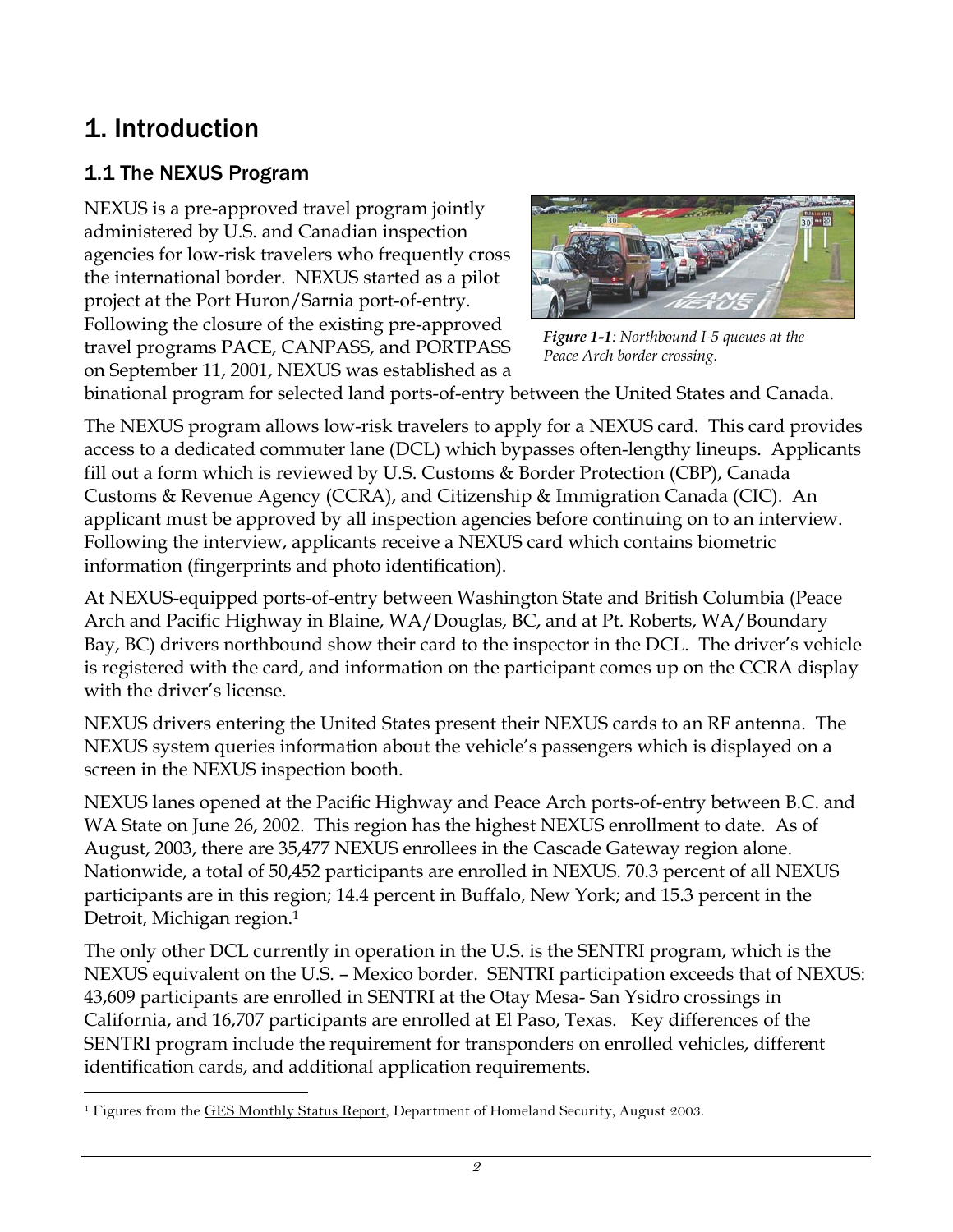In August, 2003, 22 percent of all southbound passenger traffic at Peace Arch port-of-entry crossed the border using the NEXUS lane[.2](#page-3-0) 

### 1.2 NEXUS Marketing Goals

International Mobility & Trade Corridor Project (IMTC) participants identified the need to promote NEXUS program usage in order to increase levels of enrollment, thereby reducing congestion at the border. The Whatcom Council of Governments (WCOG) completed marketing efforts for this project. WCOG's efforts were largely based on prior experience marketing the PACE and CANPASS pre-approved travel programs in the Cascade Gateway.

An increase in program participation benefits all cross-border travelers by separating frequent, low-risk travelers from the main stream of traffic. Inspection agencies are able to focus efforts on higher-risk travelers, while providing pre-approved participants a much shorter wait at the border.

In addition, the NEXUS program is supported by the U.S. – Canada Smart Border Declaration signed December, 2001. The goals of the declaration are to improve security across the international border without infringing on the mobility of goods and people.

The Washington State Department of Transportation (WSDOT) completed an analysis of preapproved travel through the border crossings in 1998. The report concluded that, if preapproved travel program usage were to increase from its 1998 level of 28 percent of total southbound traffic at Peace Arch to 45 percent of the traffic flow, wait times at peak hours would drop from 45-90 minutes to a maximum of 15 minutes[.3](#page-3-1)

The goal of the marketing effort was to increase use of the NEXUS lane by promoting the benefits of NEXUS. The basic approach was to improve marketability by setting up the website, **getNEXUS.com**, and attracting travelers to the website with ads in various media.

### 1.3 Contract Summary

The International Mobility & Trade Corridor Project, IMTC, is a U.S. – Canadian coalition of public and private entities that was formed in 1997 to jointly identify and pursue improvements to cross-border mobility in the Cascade Gateway. IMTC participants identified this project as a top priority in 2002, following the installation of NEXUS lanes at the two largest ports-of-entry in the region.

WCOG received funding from Fiscal Year 2002's U.S. Department of Transportation Corridors and Borders Program to work with regional inspection agencies to market the NEXUS program. This report summarizes marketing efforts undertaken by WCOG to promote the NEXUS program in B.C. and WA State during a six-month period between March and September, 2003.

 $\overline{a}$ 

<span id="page-3-1"></span><span id="page-3-0"></span><sup>&</sup>lt;sup>2</sup> Data Source: U.S. Customs & Border Protection<br><sup>3</sup> Washington State Department of Transportation. <u>Technical Memoranda – ITS Early Development Program, I-5 Seattle</u> to Vancouver B.C., Appendix F: Border-Crossing Situational Development (1998), pgs. F17-19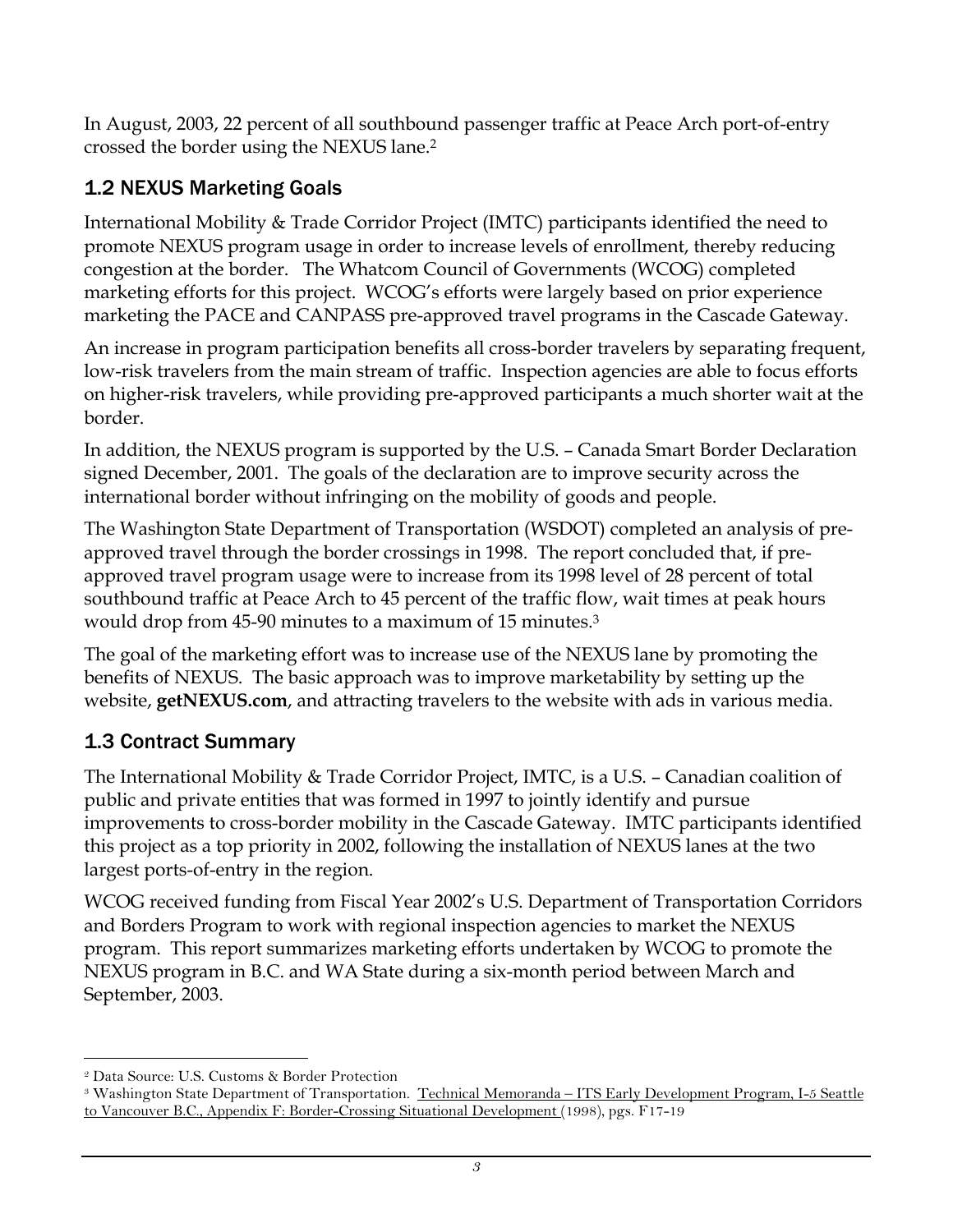# 2. Marketing Approaches

Efforts to market the NEXUS program were based on the previous market analyses WCOG completed in 2001 as part their PACE and CANPASS Pre-Approval Program Marketing project. In that effort, a market demographic was identified through data compiled by WCOG from a roadside survey completed in June, 2000, and from statistics provided to WCOG by border inspection agencies.

The marketing approaches undertaken in the PACE and CANPASS marketing project were plugged into a cost-benefit analysis based on the number of visitors to the **getPACE.com** website, how they heard about the website, and the actual cost of the advertising medium[.4](#page-4-0)

In the previous marketing effort, signage at the border crossings was by far the most cost effective way to inform travelers about cross-border travel programs. The least cost-effective method of advertising was the use of a billboard at the crossings (although this form of advertising cannot be fairly measured since the duration of the advertisement extended after the PACE and CANPASS programs were closed on September 11, 2001).

Based on this information, several marketing avenues previously utilized for the PACE and CANPASS promotions were once again used, as well as some new information resources that were not considered in the original marketing campaign.

The backbone of the marketing strategy was the **getNEXUS.com** website. All advertising was designed to direct audiences to the website, where they would find detailed information on

the NEXUS program, applications, and other border-related services.

### 2.1 Signage

WCOG has worked with WSDOT and the B.C. Ministry of Transportation (MoT) to erect signs advertising the URL of a website that would provide travelers with more information about the NEXUS program.

Prior to the installation of new signs, an unofficial sign advertising the **getNEXUS.com** URL was placed over one of the former southbound signs for the PACE program.



*Figure 2-1:New NEXUS sign installed Spring, 2004 on southbound B.C. Highway 99.* 

Three new signs for the NEXUS lane, which

include sign tabs with the website URL, have been placed by B.C. Ministry of Transportation along B.C. Highway 99 and the approach to the U.S. border.

<span id="page-4-0"></span> $\overline{a}$ <sup>4</sup> Whatcom Council of Governments. Marketing Pre-Approved Cross-Border Travel in the Cascade Gateway: Project Performance Review (2002).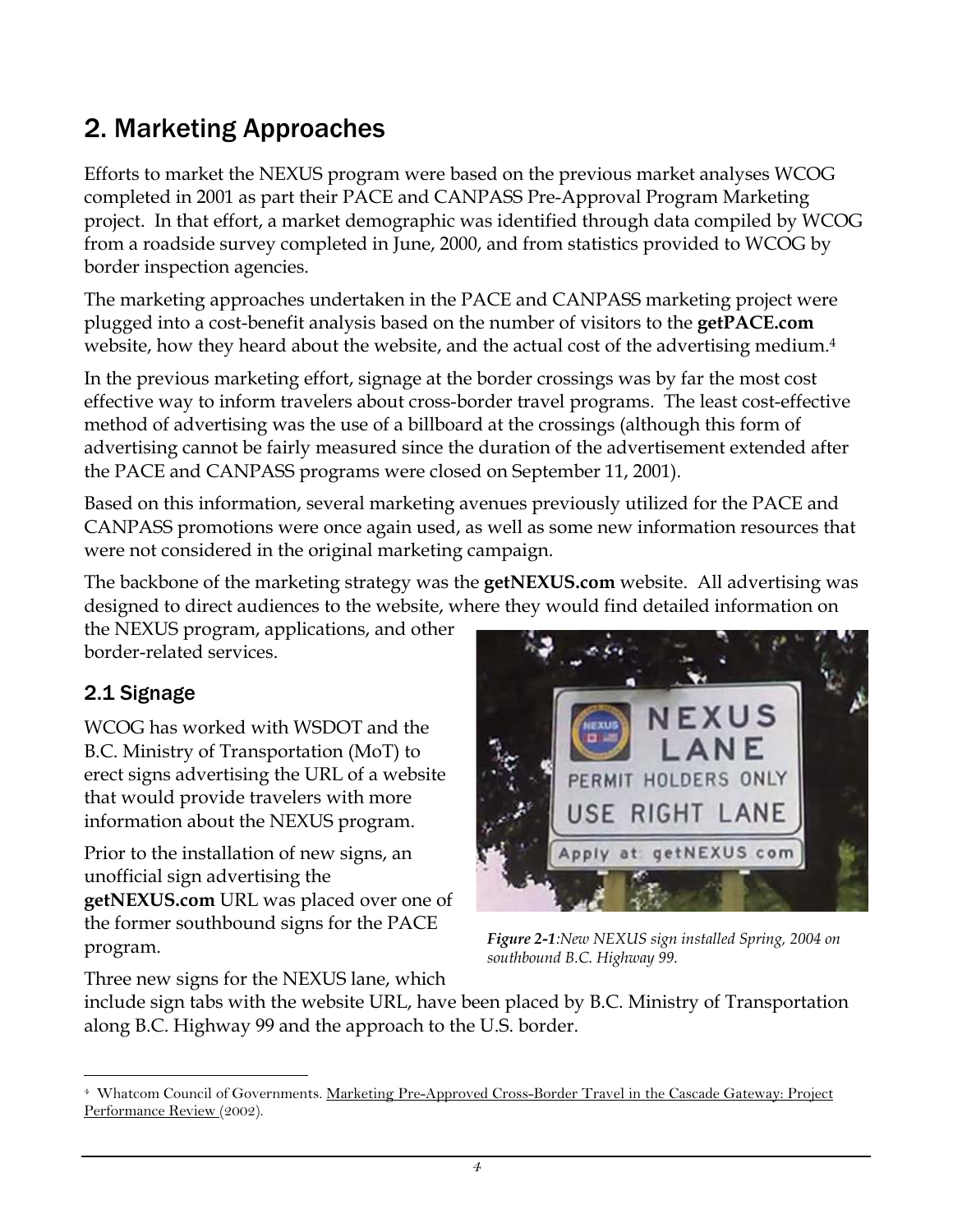#### 2.2 Newspaper Advertisements

Based on the success of advertising the PACE and CANPASS programs in the *Vancouver Sun*  and *B.C. Province*, half-page advertisements for NEXUS were run in both papers on March 22- 23 and August 16-17. In addition, advertisements were placed in the *Waterside 2002* and *Waterside 2003* publications, *4th Corner View* magazine, and a regional community map published by the Bellingham/Whatcom Chamber of Commerce.

In addition to traditional advertisements, "advertorials," or articles discussing the benefits of NEXUS enrollment, were planned to run in the *News Canada* publication. Articles from this publication are picked up by all regional media sources.

Due to an error by*News Canada*, this advertisement did not run as originally intended. It will be repeated the summer of 2004.

#### 2.3 Newspaper Inserts

Newspaper inserts were distributed in the Bellingham Herald on Thursday, June 26. The inserts included the full text of the NEXUS information and application brochure along with two applications.



The NEXUS program is a joint U.S. - Canadian program that allows enrolled auto travelers to use a dedicated lane and bypass regular U.S. Canada border inspection lanes. Citizens and permanent residents of Canada or the United States can apply.

To get an application or more information, visit: getNEXUS.com

*Figure 2-2: Advertisement run in the 4<sup>th</sup> Corner View magazine, Spring/Summer 2003.*

reports periodically aired on these stations.

#### 2.5 Information Booth

The first marketing effort undertaken was a NEXUS information booth at the 2002 Northwest Washington Fair in Lynden, Washington. In addition to handing out information and application forms, promotional material for the website

This marketing effort did not rely on the **getNEXUS.com** website since all the information and application were included in the insert. Therefore, it is difficult to accurately gauge the impact of this marketing approach.

#### 2.4 Radio Advertisements

Radio advertisements were placed on four prominent radio stations: *KISM 92.9 FM* in Bellingham; *News 1130 AM* in the Greater Vancouver region; *Jack 96.9 FM* in Vancouver; and

on the border radio information station, *88.9FM*. Advertisements sponsored the border wait-time

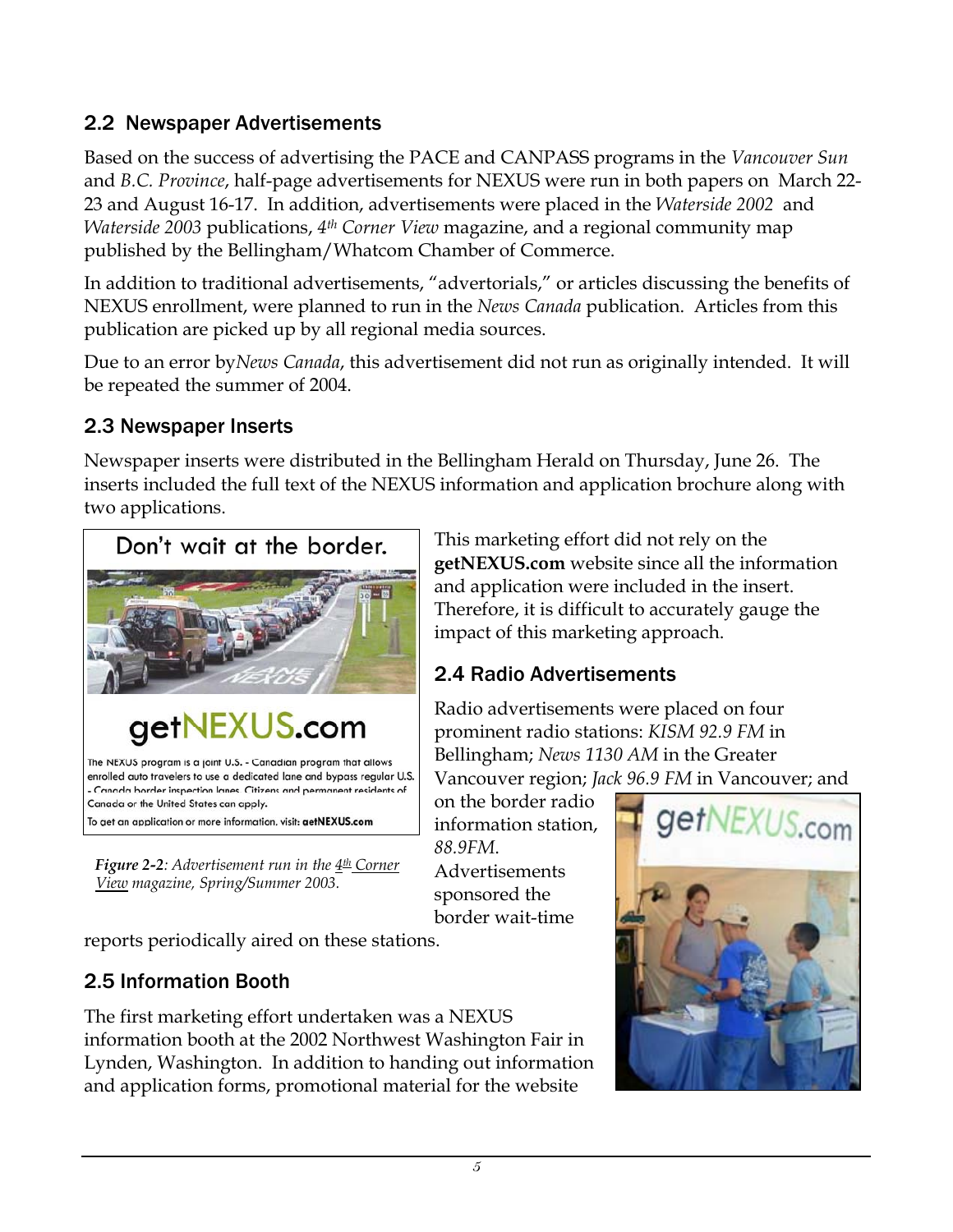was distributed.

## 2.6 In-Line Giveaways

This summer, Inspector's Aides working in the NEXUS office handed out NEXUS applications to vehicles waiting in queues at the Blaine border crossings. To enhance this effort, WCOG

*Figure 2-3: The NEXUS promotion booth at the Northwest Washington Fair, August, 2002.* 

provided the agencies with promotional giveaways advertising the **getNEXUS.com** website. Promotional giveaways included in-car litter bags and "post-it" notes.

The effectiveness of this marketing effort is difficult to measure, since applications and information brochures were included in the giveaways, therefore negating the need to visit the website.

Leftover promotional materials were distributed by the inspection agencies at their 2003 Northwest Washington Fair booth in Lynden, Washington.

### 2.7 Administrative Referrals

Although inspection officials generally directed inquiries about NEXUS directly to the CCRA website rather than to the **getNEXUS.com** portal, several visitors to the website did hear about the site from inspection representatives.

### 2.8 Word-of-Mouth Referrals

Friends, relatives, and acquaintances provided information about the website through wordof-mouth referrals.

### 2.9 Search Engines/Web Links

Numerous visitors to the website came via a search engine such as *Yahoo* or *Google*. The website is also linked to by several regional websites including the Bellingham/Whatcom Chamber of Commerce, the City of Blaine, and other public and private entities.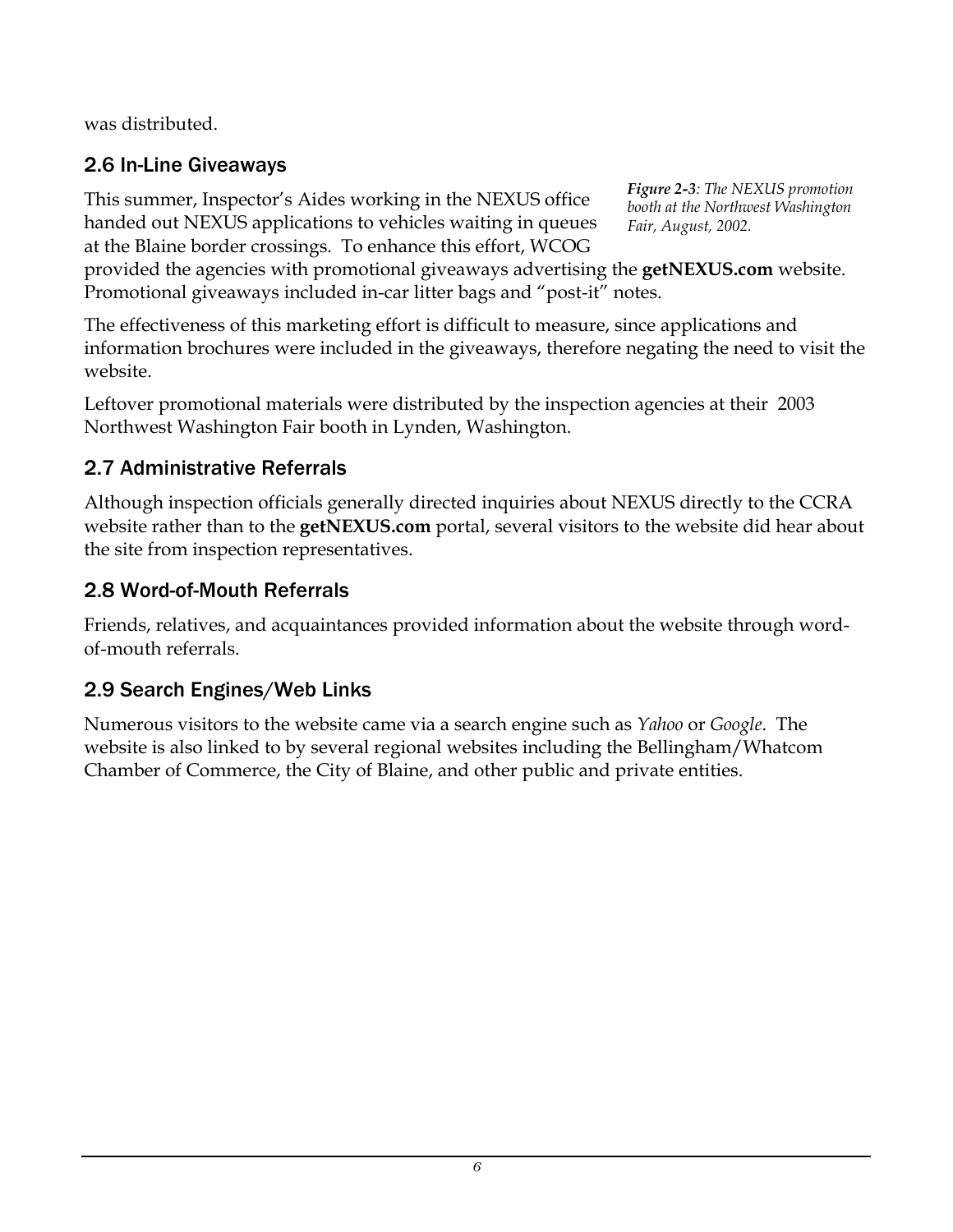# 3. getNEXUS.com Advertising

The **getNEXUS.com** website was designed as a gateway to online information relevant to the NEXUS program. CCRA established an official NEXUS website in 2002. However, due to the length of the URL and possible confusion when passing this web address on to others, WCOG established **getNEXUS.com** as an easy to remember site that would pass people on to the official CCRA site.

In addition to a link to the official NEXUS program website and application, **getNEXUS.com** provides directions to the NEXUS enrollment center in Blaine, Washington; information about coupling NEXUS with cross-border vanpool and carpool opportunities through the Jack Bell Rideshare Foundation; and links to relevant border-related websites including border web cameras, historical wait times, and hours of operation.

The majority of WCOG's marketing efforts directed audiences to the website. Exceptions of this policy include the Bellingham Herald insert which ran June 26, 2003 and which provided all the necessary information to apply to its target audience; and the in-line giveaways which included complete program information and applications, negating the need to visit the website.

Website visitor statistics were collected starting with the launch of the advertising campaign in March, 2003. In addition, a one-question survey was added to the website asking visitors to identify which source directed them to the site.

In the time frame between March 21 and August 31, almost 14,500 visitors viewed the website. In the same period, 1,267 survey responses were collected - an 8.8 percent response rate.

The following information about the strengths and weaknesses of the advertising campaign is based primarily on the survey responses, expanded to represent the total number of visitors to the website.



#### 3.1 What has been the best source for referring visitors to getNEXUS.com?

Based on website survey results, the NEXUS sign at the border crossing is the most successful way to inform people about the program. Over 23 percent of website visitors came to the site via the small, unofficial sign that was erected in June, 2002.

The Bellingham/Whatcom Chamber of Commerce also placed a small billboard promoting the

*Figure 3-1: How people heard of getNEXUS.com March 22 – August 31, 2003.*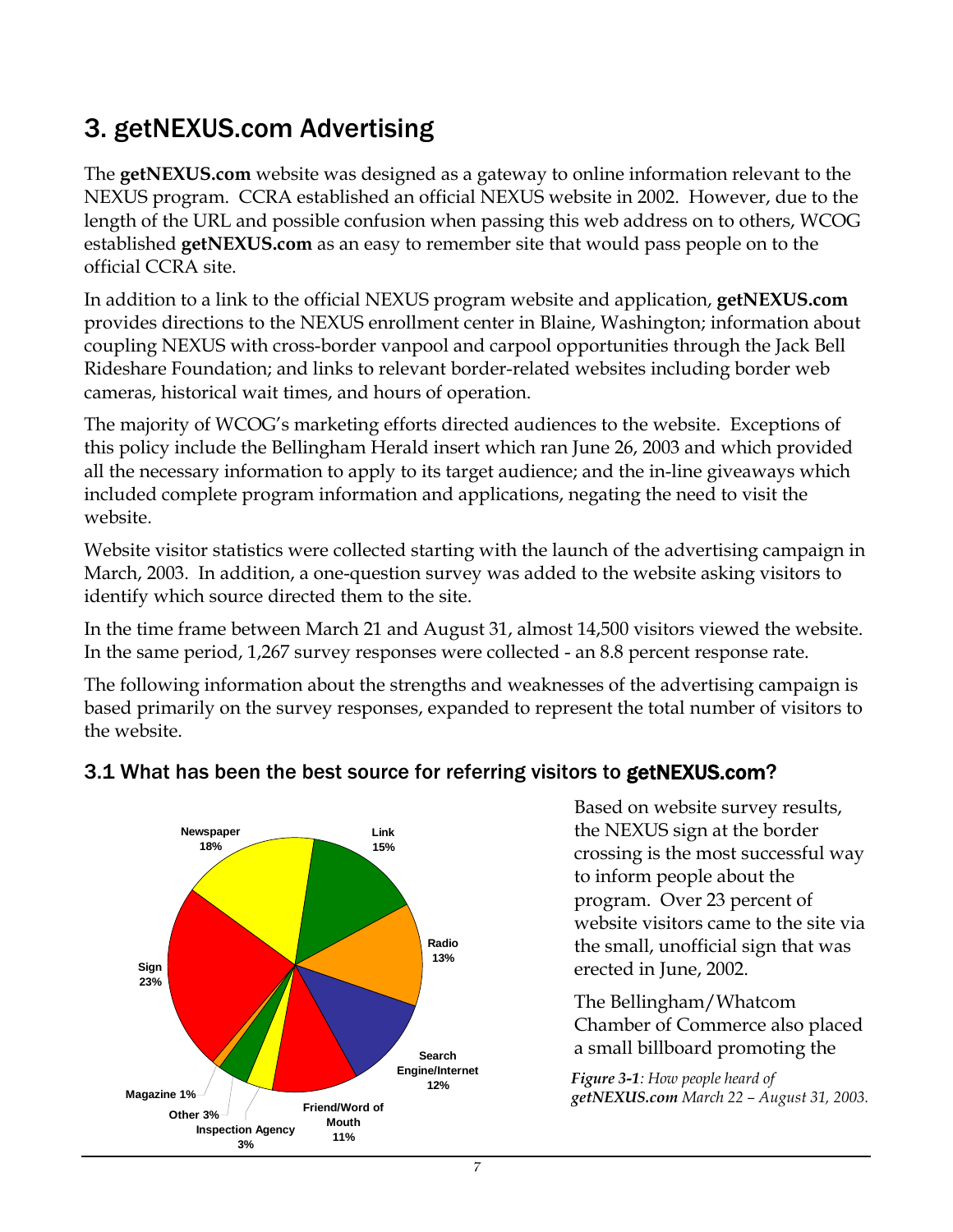**getNEXUS.com** site in the city center of Bellingham, Washington. Some of the responses mentioning "sign" may be referring to this sign as well.

It is anticipated that the new signs installed by B.C. Ministry of Transportation will greatly increase awareness of the site and allow people easy access to NEXUS program information.

#### 3.2 What was the most cost-effective form of advertising?

Because the existing sign had no cost associated with it in terms of this promotional campaign, it remains the most cost-effective form of advertising. Not only is the sign a permanent way to get out information, but it specifically reaches the target audience of border crossers.

Other no-cost referrals such as word-of-mouth and internet search engines provided effective means of advertising the website.

The two regional magazine ads proved to be the least costeffective form of advertising. This is most likely due to the limited audience of both periodicals. *Figure 3-2: Original southbound* 



**NEXUS** 

a.

RIGHT LANE

PERMIT HOLDERS ONLY

website: www.getNEXUS.com

In calculating cost-effectiveness, one must consider that all

data is based on visitor hits to the website, which is an estimate and not a guaranteed number. Secondly, several advertising formats, most noticeably the Bellingham Herald insert, directed people to either the official CCRA NEXUS website or to enclosed application material.

Spikes of website hits are shown on all *Vancouver Sun* and *B.C. Province* advertisement dates. Although expensive, this form of advertising continues to be a very effective means of reaching a large target audience.

|                          | Survey    |            | Proportional |                      | Cost per |
|--------------------------|-----------|------------|--------------|----------------------|----------|
| Advertisement            | Responses | Percentage | Estimate     | <b>Total Ad Cost</b> | Person   |
| Sign                     | 302       | 23.8%      | 3,443        | \$0                  | \$0.00   |
| Newspaper                | 222       | 17.5%      | 2,531        | \$29,658             | \$11.72  |
| Link                     | 1881      | 14.8%      | 2,144        | \$0                  | \$0.00   |
| Radio                    | 164       | 12.9%      | 1,870        | \$21,923             | \$11.72  |
| Search Engine/Internet   | 149       | 11.8%      | 1,699        | \$0                  | \$0.00   |
| Friend/Word of Mouth     | 135       | 10.7%      | 1,539        | \$0                  | \$0.00   |
| <b>Inspection Agency</b> | 43        | 3.4%       | 490          | \$0l                 | \$0.00   |
| Other                    | 49        | 3.9%       | 559          | \$4,144              | \$7.42   |
| Magazine                 | г5        | .2%        | 171          | \$2,198              | \$12.85  |
| Total                    | .267      | 8.8%       | 4.446        | \$57,923             |          |

| Total website visitors 14,446 |                                     |  |
|-------------------------------|-------------------------------------|--|
|                               | $1,267/14,446 = 8.8%$ response rate |  |

*Figure 3-3: Cost-effectiveness of marketing methods.*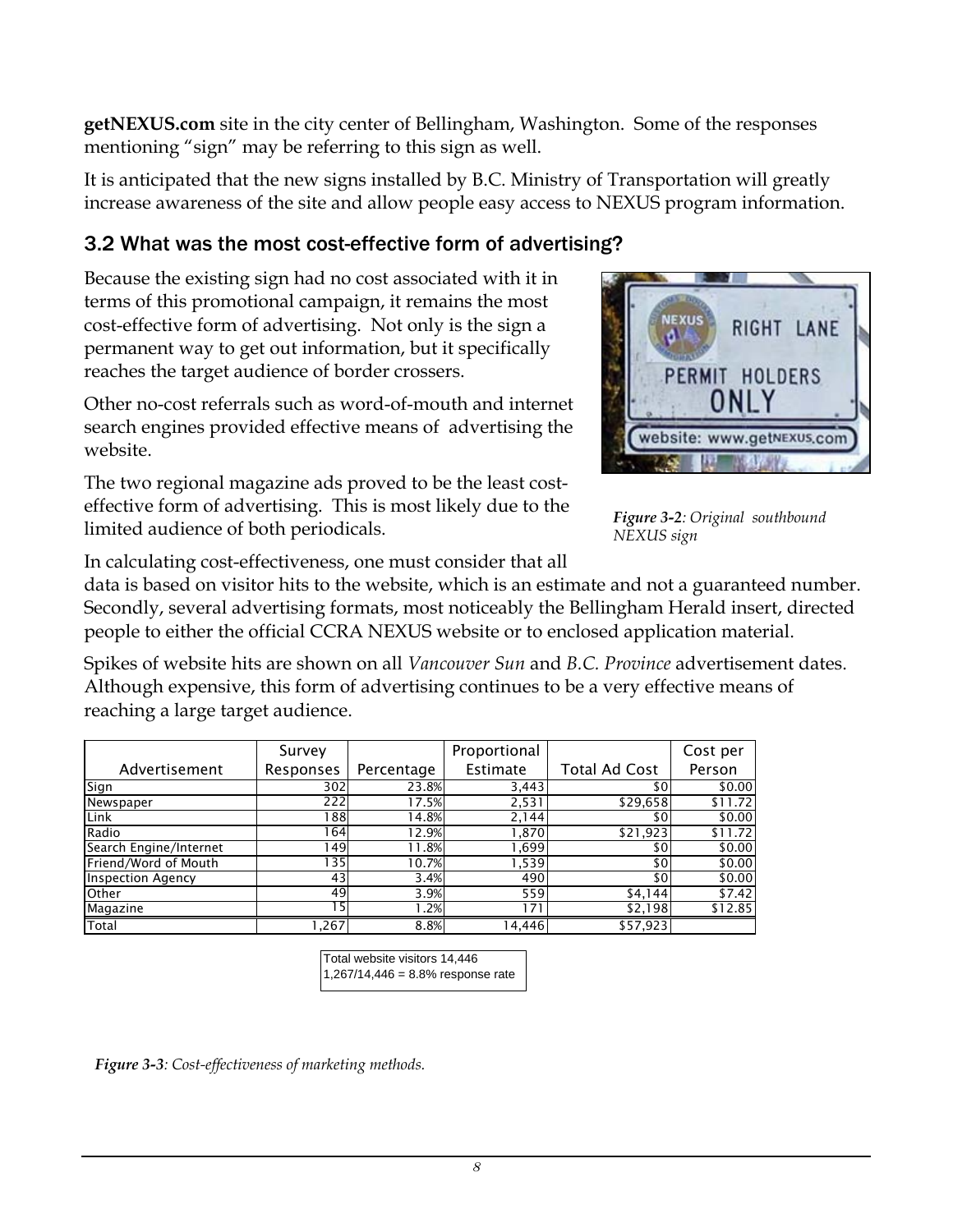95 percent of all website visitors came to the site once. Only 5 percent visited and later returned.

#### 3.3 What days did the website receive the highest number of visitors?

By looking at the day of week that visitors came to the website, one can evaluate whether there is a correlation between long weekend queues at the border and interest in the NEXUS program. More people visited the website on Mondays than on any other days. However, visits by day of week were, for the most part, spread evenly. This suggests that there is a connection between long weekend waits and website visits, albeit small. [5](#page-9-0)

*Figure 3-4: Website visits by day of week (multiple days)* 

|                     | Sunday | Mondav | Tuesdav | Wednesday | Thursdav | Fridav | Saturdav |
|---------------------|--------|--------|---------|-----------|----------|--------|----------|
| No. of Visitors     | 2019   | 2449   | 1960    | 1919      | 1821     | 2112   | 1696     |
| % of Total Visitors | 4%،    | 18%    | 14%     | 14%       | 13%      | 15%    | 12%      |

An analysis of the days where there were noticeable increases in web visitors shows that the newspaper advertisements were very effective in drawing visitors to the site. A spike in visits is also visible following the July 4<sup>th</sup> weekend, which historically has very long border queues. There are a also a few spikes for unknown reasons. These may be due to long border waits, a well-timed radio ad, or some other factor which drew such high proportions of visitors.





<span id="page-9-0"></span>

 $\overline{a}$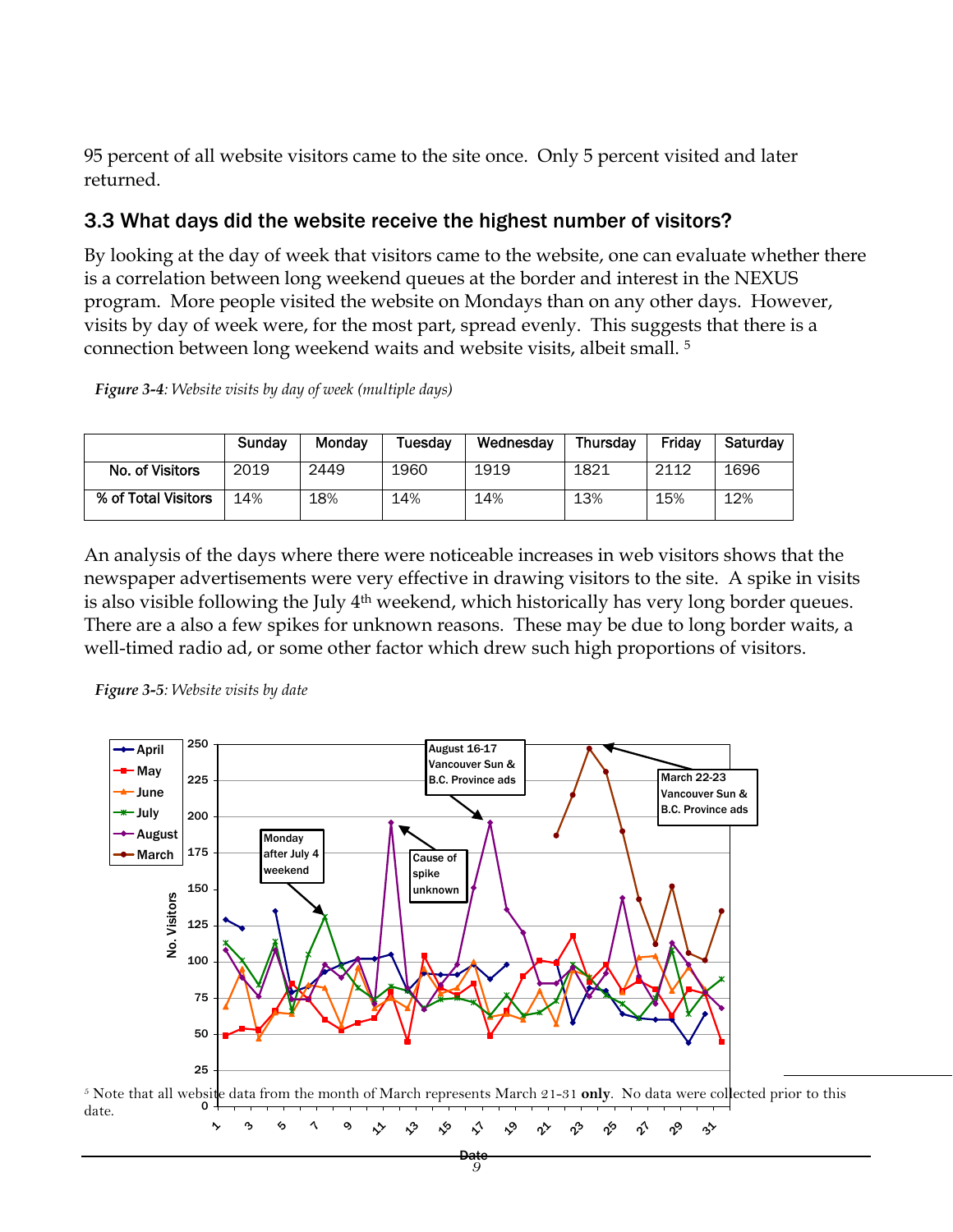#### 3.4 What was the percentage change in total website visits from month to month?

Website visits rose during the summer months, and clearly spiked during the *Vancouver Sun*  and *B.C. Province* advertisements. It is especially clear how effective the newspaper ads were when one considers that the data from March are only for the dates between March 21-31.

The number of visitors lowered during late spring but rose in summer to a high of 3,116 visitors in August. This increase can again be attributed to the successful *Vancouver Sun* and *B.C. Province* advertisements, a peak in radio advertising, and a general increase in overall border crossings.

*Figure 3-6: Percentage Increase of Monthly Visitors*

| Month  | No. Visitors | % Monthly Change |
|--------|--------------|------------------|
| March  | 1,819        |                  |
| April  | 2,360        | 29.7%            |
| May    | 2,307        | $-2.2%$          |
| June   | 2,274        | $-1.4%$          |
| July   | 2,570        | 13.0%            |
| August | 3,116        | 21.2%            |
| Total  | 14,446       |                  |

#### 3.5 What was the relative increase of 'word-of-mouth' advertising?

Word-of-mouth advertising is difficult to measure. Nevertheless, it provides a good picture of how information about the NEXUS program is passed along. It also captures whether or not inspection officers are referring people to the website for more information. Word-of-mouth referrals provide a long-term means of informing the public about the benefits of NEXUS.

*Figure 3-7: Increase of Word-of-Mouth Visitors* 

|              | Word-of-Mouth   | <b>Total Visitors</b> | % of Total      | % Change each |
|--------------|-----------------|-----------------------|-----------------|---------------|
| <b>Month</b> | <b>Visitors</b> |                       | <b>Visitors</b> | <b>Month</b>  |
| Mar          | 196             | 1,819                 | 10.8%           |               |
| Apr          | 286             | 2,360                 | 12.1%           | 45.9%         |
| May          | 215             | 2,307                 | 9.3%            | $-24.8%$      |
| <b>Jun</b>   | 231             | 2,274                 | 10.2%           | 7.4%          |
| Jul          | 359             | 2,570                 | 14.0%           | 55.7%         |
| Aug          | 247             | 3,116                 | 7.9%            | $-31.2%$      |
| Total        | 1534            | 14446                 | 10.6%           |               |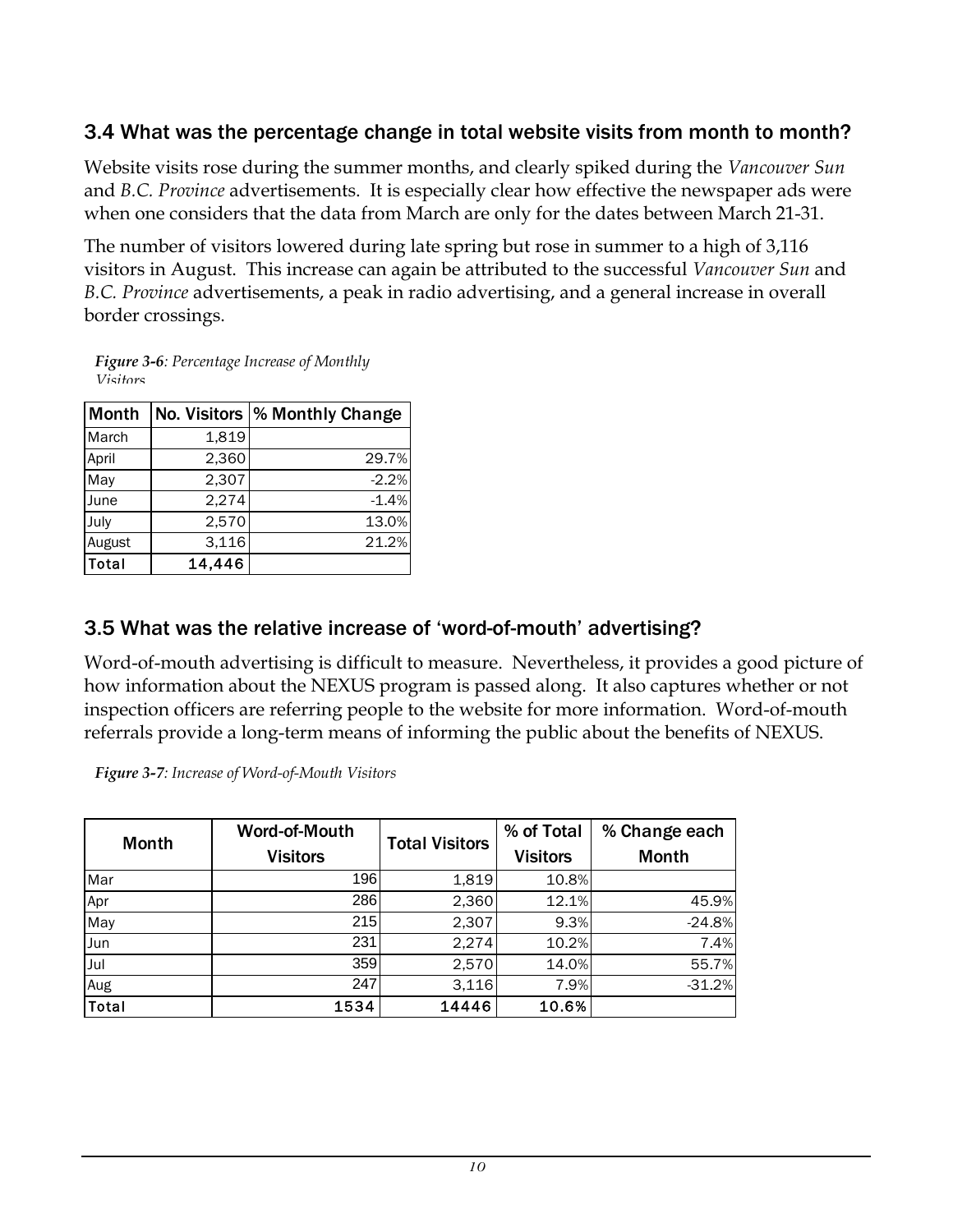# 4. Recommendations for Future Efforts

Based on the experience gathered over the six-month period described in this report, several recommendations are made for increased marketing efforts for the NEXUS program.

### 4.1 Use PACE/CANPASS Data

One untapped resource for this campaign is the existing PACE and CANPASS databases. These databases are the property of CBP and CCRA, and have all the former members of these pre-approved travel programs. By looking at how many former PACE and CANPASS participants are enrolled in the NEXUS program, the agencies may be able to develop a much more targeted audience for future promotional efforts. Although the addresses of former PACE and CANPASS



*Figure 4-1: Screenshot of getNEXUS.com*

participants are restricted for privacy, the agencies themselves could utilize them in a directmail campaign to encourage those that have not yet applied to NEXUS to do so.

These data could also be utilized for a program-related survey. Why are certain former PACE and CANPASS members not enrolled in the NEXUS program? Are there elements of the NEXUS program that are deterring some previous DCL users? Or is the more rigorous application process itself partly responsible for the smaller number of NEXUS enrollees as compared to the former PACE and CANPASS programs?

#### 4.2 Distribute Information at the Border

This summer, NEXUS office aides spent a few weekends handing out information about NEXUS to the vehicles waiting in long border queues. This effort could be increased, to distribute applications directly to the drivers who would be most interested.

#### 4.3 Install Northbound getNEXUS.com Signs

WCOG and MoT have succeeded in finalizing designs for three new southbound NEXUS signs, which will not only serve in better separating the NEXUS lane from regular primary traffic, but will also advertise the **getNEXUS.com** website.

However, issues regarding sign regulations and the usage of URLS on signs paid for by U.S. federal dollars have complicated efforts to install northbound NEXUS signs. WCOG continues to work with WSDOT and U.S. Federal Highway Administration on this issue.

Results discussed above illustrate the enormous value such signs have in providing drivers information about the NEXUS program.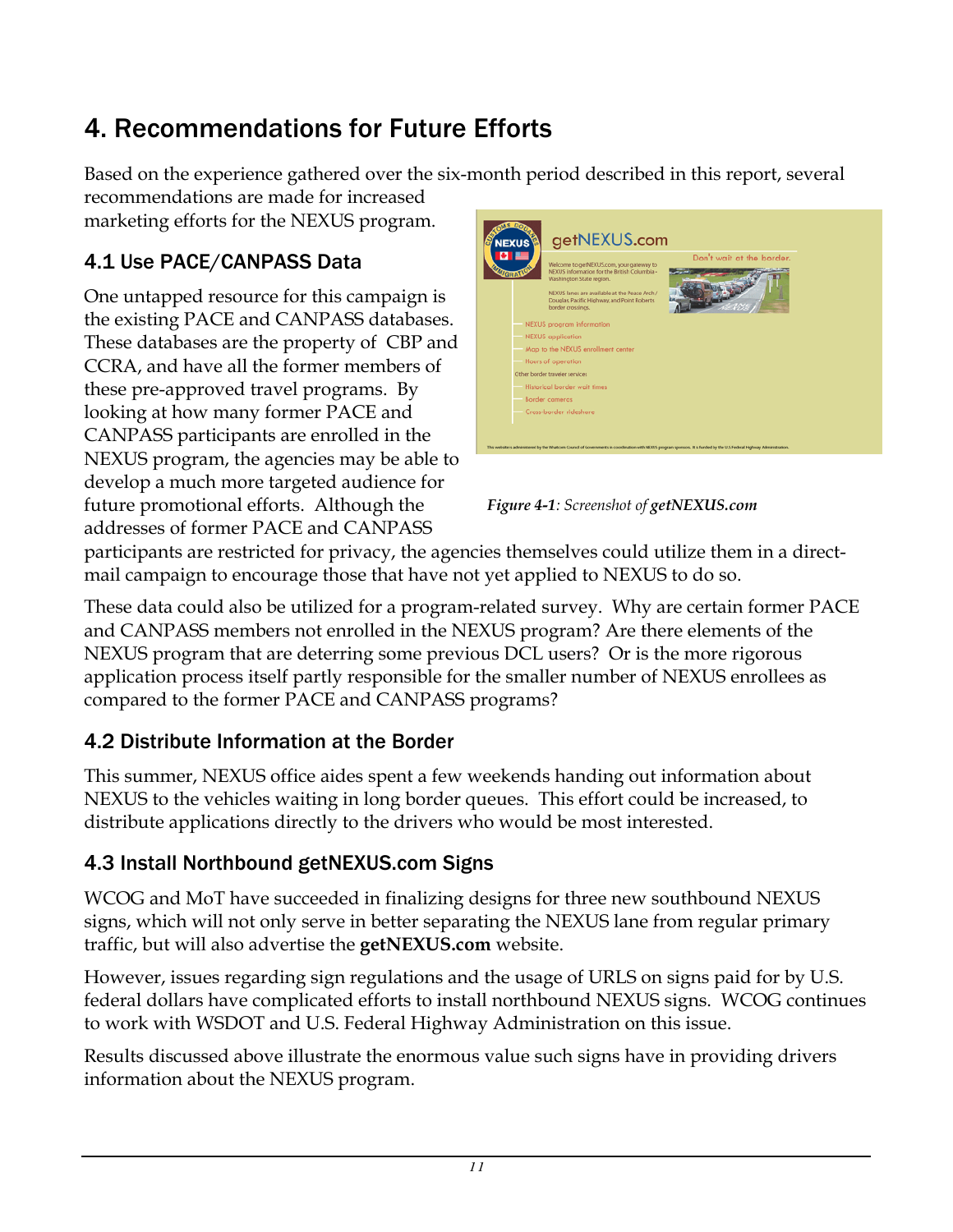#### 4.4 Advertise in All Regional Newspapers

The success of the *Vancouver Sun* and *B.C. Province* advertisements in getting people to find out more about the NEXUS program illustrates the value in such advertising. More advertisements in these papers, along with other regional papers such as the *Seattle Times*, the *Seattle Post-Intelligencer,* the *Eastside Journal,* and the *Bellingham Herald* will increase web visits and provide better exposure for the program.

#### 4.5 Increase Web Presence

Search engines helped many people navigate to the **getNEXUS.com** website. By paying for search engine preference, by linking the site to numerous other regional and national sites, and by providing internet banners on related sites, the number of visitors would increase substantially.

#### 4.6 Create Online Application

Currently, application forms have to be printed, filled out, and then mailed. Providing an online application form that could be submitted with credit card payment would increase the number of applications simply be reducing the steps an applicant has to go through. This would improve the application process by preventing applicants from submitting incomplete forms, thereby reducing the number of applications that have to be mailed back for additional information.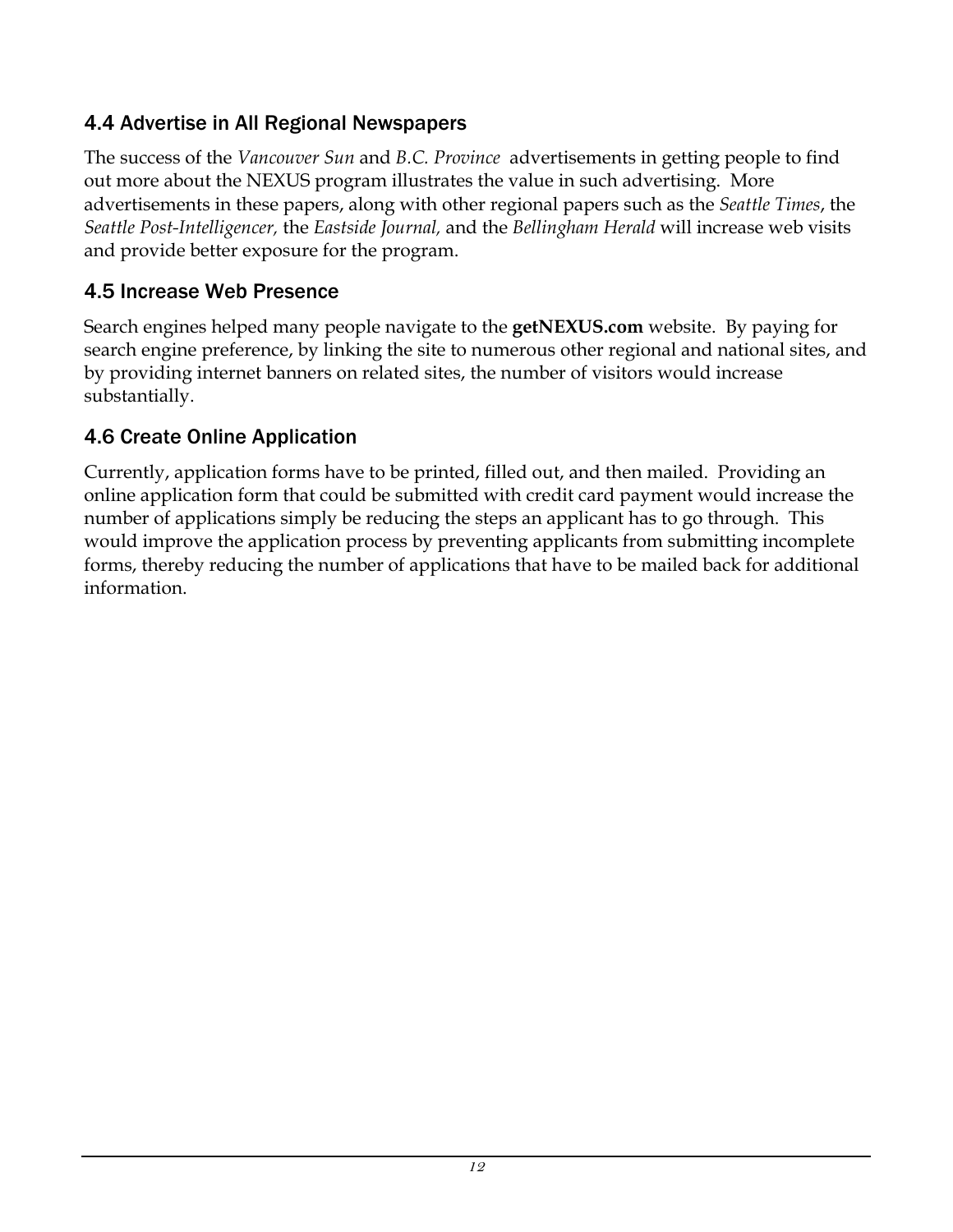# 5. Conclusions

Pre-approved travel programs such as NEXUS have been proven as effective means to increase border security while reducing congestion at large land ports-of-entry. In the Cascade Gateway, citizens have experienced the benefits of dedicated commuter lanes for over a decade with the PACE and CANPASS programs and with the NEXUS program which opened June 26, 2002.

Enrollment in NEXUS is over 35,000 people. In August, 22 percent of all southbound traffic at Peace Arch used the NEXUS lane. Although this number is encouraging, it is still below the percentage of southbound PACE traffic that was regularly seen at Peace Arch prior to September 11, 2001 (PACE averaged approximately 29 percent of all southbound traffic). The fact that the percentage of overall traffic using a pre-approved travel program used to be higher suggests that there are still large numbers of regular border crossers that have yet to enroll in the program. This knowledge, coupled with the results of the study completed by WSDOT, stresses the importance of a continued NEXUS marketing campaign to promote the benefits of the program to Cascade Gateway residents.

Without the ability to track where applications to the NEXUS program originated, it is impossible to determine the full effects of WCOG's marketing efforts. Measurements of web site visits show that several advertising efforts were successful in bringing people to the site to find out more information. It is interesting to note that the unofficial **getNEXUS.com** sign at the Peace Arch crossing, though small, still succeeded in generating more visits to the website than any of the individual advertising efforts undertaken by WCOG.

Free advertising (web links, search engines, referrals, and the existing sign) brought more visitors to the **getNEXUS.com** website than did the advertising WCOG paid for (newspaper ads, magazine ads, radio ads, promotional giveaways). Of the marketing efforts that were paid for, only the newspaper advertisements generated an appreciable response.

A more effective marketing campaign could be undertaken with more assistance from the inspection agencies overseeing the NEXUS program. By utilizing their databases of prior preapproved travel program participants; by tracking where applications come from; and by offering online application submission, inspection agencies could better target the key demographic, simplify the application process, and better determine the cost-effectiveness of the marketing exercise.

Recommendations for future marketing efforts include the suggestions above, as well as more advertisements in major regional newspapers. The other forms of advertising, while effective, did not generate enough response.

The value of increasing NEXUS program participation is substantial. It will benefit regional cross-border travelers by expediting their border-crossing time; it will increase security by providing inspection agencies with more detailed information about who is crossing the border; it will allow inspection agencies to focus their energies on higher-risk traffic; and it will reduce border congestion as a whole by a substantial degree.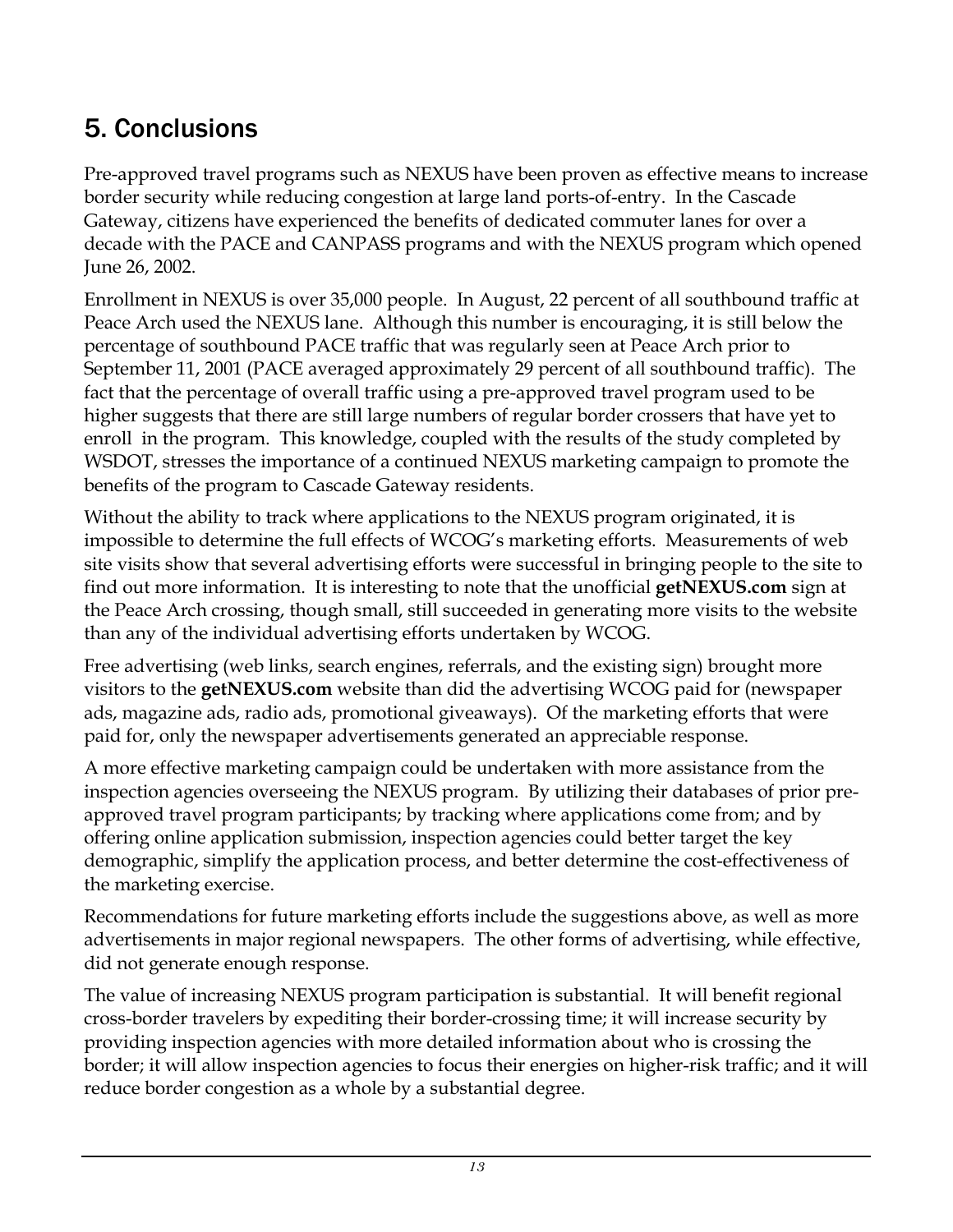Because this region has seen higher levels of participation in DCL programs such as NEXUS in the past, it is valid to assume that the current levels of enrollment can be increased. The desire to increase enrollment is shared by inspection agencies, regional transportation planning agencies, and organizations involved in cross-border traffic management. Through continued marketing efforts, the goal of attaining a 45 percent rate of overall traffic flow in the NEXUS lane may be reached.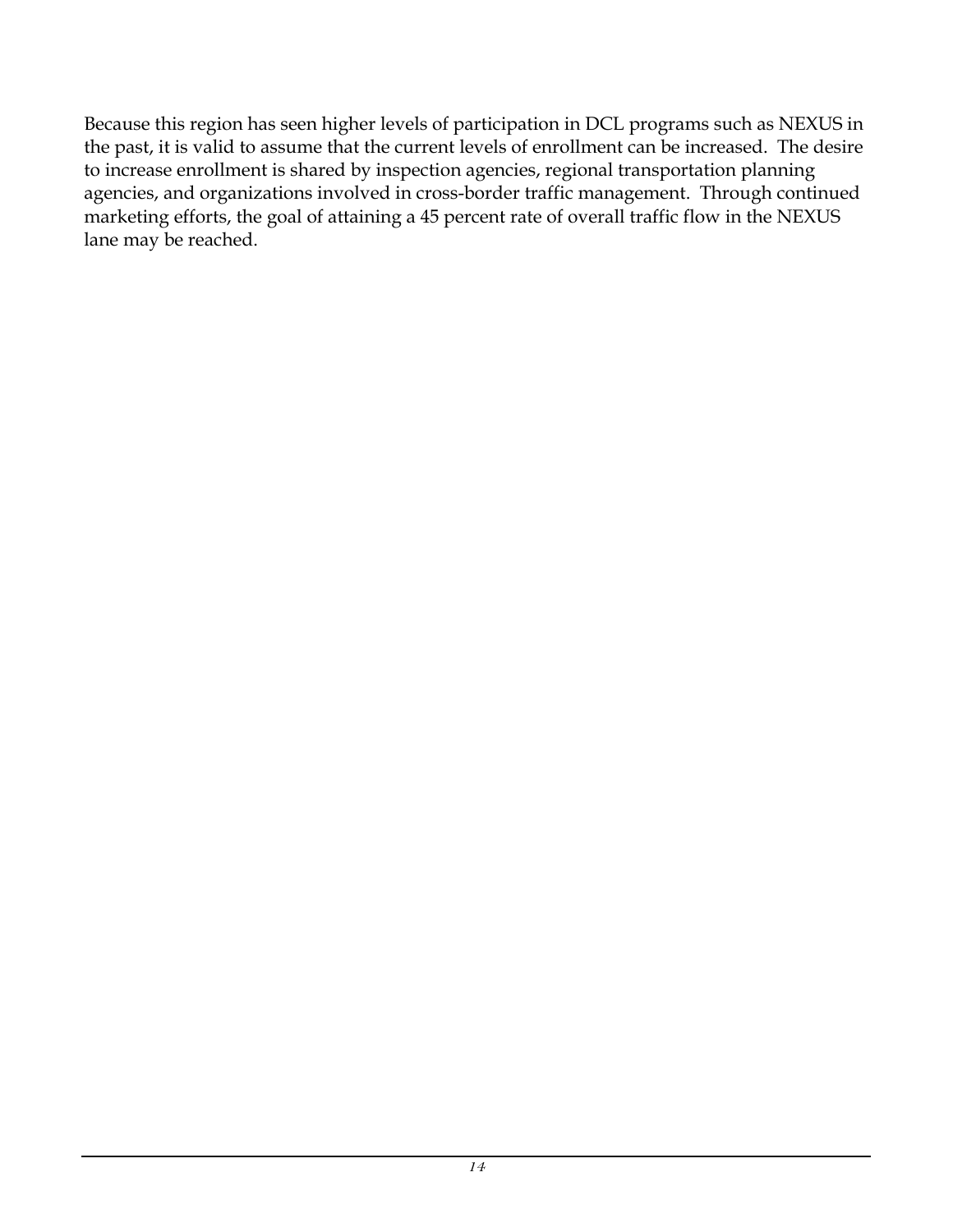# <span id="page-15-0"></span>Appendix

### A. Dedicated Commuter Lane Enrollment Data – August, 2003

|                        | <b>Total</b><br><b>Enrollment</b> | August<br><b>Vehicles</b> | Daily<br>Average | Compliance<br><b>Checks</b> | % of<br>vehicles<br>checked | % inspections<br>over 11 secs | % vehicles<br>one<br>passenger | Avg $#$<br>enrollees<br>per car | % vehicles<br>cross more<br>than 10 times<br>in Aug. |
|------------------------|-----------------------------------|---------------------------|------------------|-----------------------------|-----------------------------|-------------------------------|--------------------------------|---------------------------------|------------------------------------------------------|
| <b>Buffalo, NY</b>     | 7,242                             |                           |                  |                             |                             |                               |                                |                                 |                                                      |
| <b>Buffalo</b>         |                                   | 20,361                    | 648              | 1,015                       | 5.0%                        | 13.9%                         | 80.0%                          | 1.2                             | 21.0%                                                |
| Detroit, MI            | 7,733                             |                           |                  |                             |                             |                               |                                |                                 |                                                      |
| Ambassador Bridge      |                                   | 8,154                     | 351              | 228                         | 2.8%                        | 26.6%                         | 84.0%                          | 0.9                             | 1.0%                                                 |
| <b>Windsor Tunnel</b>  |                                   | 10,543                    | 331              | 501                         | 4.8%                        | 13.8%                         | 92.2%                          | 1.0                             | 25.0%                                                |
| <b>Port Huron</b>      |                                   |                           |                  |                             |                             |                               |                                |                                 | 3.0%                                                 |
| <b>Blaine, WA</b>      | 35,477                            |                           |                  |                             |                             |                               |                                |                                 |                                                      |
| <b>Pacific Highway</b> |                                   | 925                       | 28               | 28                          | 3.0%                        | 63.2%                         | 60.8%                          | 1.4                             | 0.0%                                                 |
| Peace Arch             |                                   | 33,499                    | ,030             | .393                        | 4.2%                        | 55.6%                         | 61.3%                          | 4. ا                            | 3.0%                                                 |
| <b>Point Roberts</b>   |                                   | 6,124                     | 190              | 246                         | 4.0%                        | 32.0%                         | 67.7%                          | 1.3                             | 6.0%                                                 |
| El Paso, TX            | 16,707                            |                           |                  |                             |                             |                               |                                |                                 |                                                      |
| <b>El Paso</b>         |                                   | 111.633                   | 3,394            | 15,547                      | 13.9%                       | 34.6%                         | 25.8%                          | 2.6                             | 58.0%                                                |
| Otay Mesa, CA          | 43,609                            |                           |                  |                             |                             |                               |                                |                                 |                                                      |
| <b>Otay Mesa</b>       |                                   | 67,432                    | 2,061            | ,802                        | 2.7%                        | 17.1%                         | 39.0%                          | 2.1                             | 13.0%                                                |
| San Ysidro             |                                   | 84,703                    | 5,172            | 4,517                       | 2.4%                        | 13.9%                         | 24.2%                          | 2.2                             | 29.0%                                                |
| <b>TOTAL</b>           | 110,768                           | 443,374                   | 13,205           | 25,277                      |                             |                               |                                |                                 |                                                      |

| <b>Total NEXUS Enrollment</b> | 50.452 |
|-------------------------------|--------|
| <b>Blaine %</b>               | 70.3%  |
| <b>Buffalo</b> %              | 14.4%  |
| Detroit %                     | 15.3%  |

*Data Source: U.S. Customs & Border Protection*